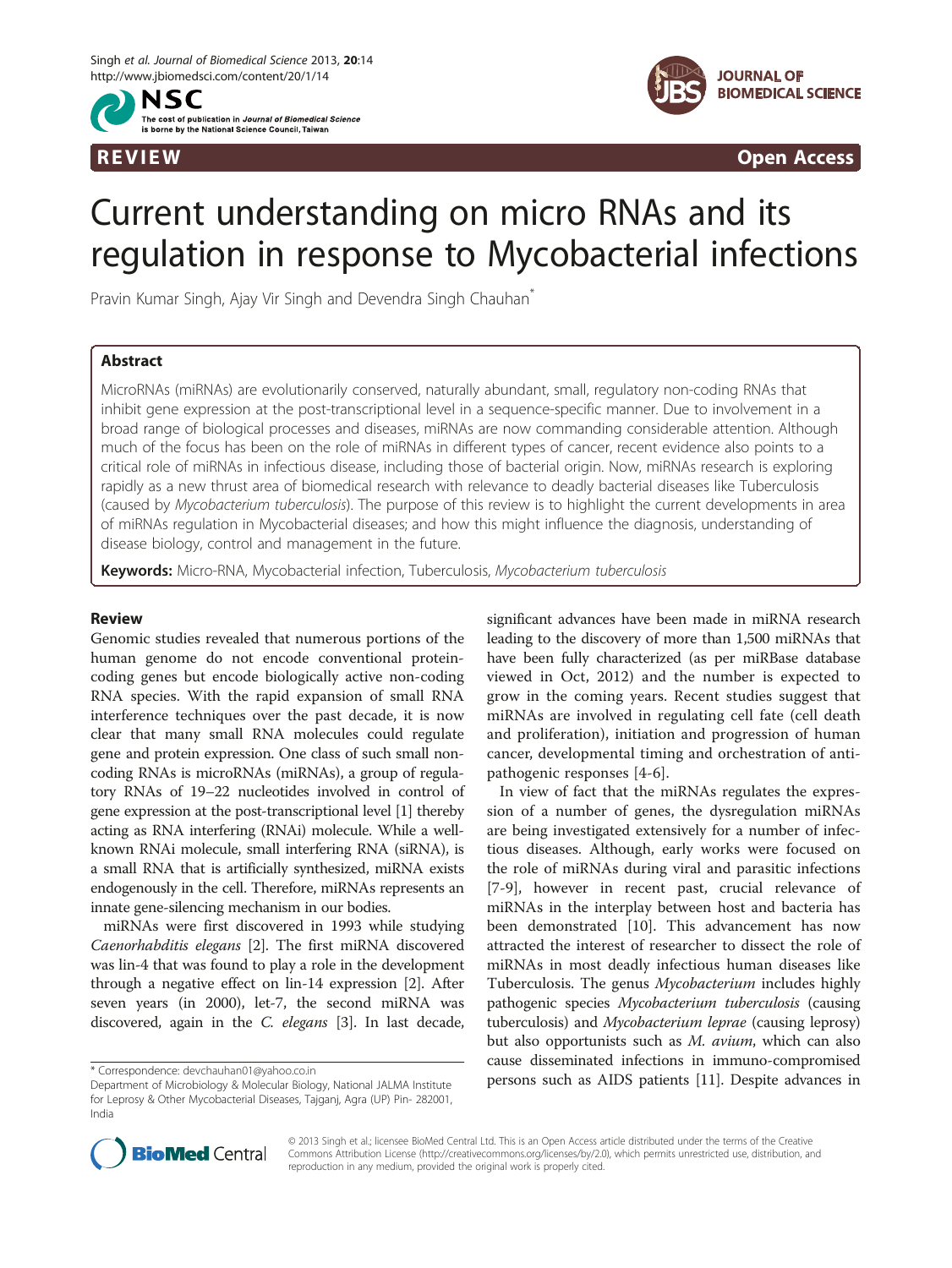modern medicine and diagnostics, TB remains a major challenge to global public health in the  $21<sup>st</sup>$  century. Approximately one-third of humanity is infected, but only 5-10% of this population develops active disease, which in 2010 accounted for 8.8 million cases of 1.45 million deaths [[12\]](#page-7-0). Unlike to tuberculosis control, last three decades brought success in leprosy control worldwide but recent emergence of 2,44,796 new cases of leprosy in 2009 challenged both clinicians as well as immunologists, especially in developing countries [\[13](#page-7-0)]. Though, interactions between Mycobacteria and its environment have been extensively studied, our knowledge at the RNA level is still very limited. Study on deciphering the role of miRNA in mycobacteial diseases, though started very recently, provided some motivating and interesting facts that need to be exploited in future studies for better understanding of disease biology and in designing the efficient control strategies. In this review, we appraise the recent findings on regulation of host miRNAs in response of Mycobacterial infection and underpin the relevance of miRNAs in Tuberculosis.

### Gene structure, biogenesis and basic function of miRNAs

The genesis of functional miRNAs involves a complex multi-enzyme process leading from long precursor molecules into  $\sim$ 22 nt long biologically active RNA molecules. miRNAs are transcribed from their own genes scattered in all chromosomes in humans, except for Y chromosome [[14\]](#page-7-0). Most miRNA genes are located in intergenic regions (intergenic miRNAs) almost >1 kb away from annotated/predicted genes, although some miRNAs were found in intronic regions, within protein coding-genes or in non-coding genes (intronic miRNAs) [[15\]](#page-7-0). Intergenic miRNAs are transcribed as autonomous units with their own promoter/regulatory region, from RNA Polymerase II or III; about a 50% of intergenic miRNAs are found in close proximity to other miRNAs, forming extended clusters which are transcribed as single polycistronic unit [[16](#page-7-0)]. Intronic miRNAs, residing within protein coding genes or non-coding genes, seem to be transcriptionally related to the expression of their host gene and processed in consequence of the spliceosome formation [\[17-19\]](#page-7-0). Transcription of intergenic miRNAs, controlled by their own promoter, generates several Kb- long pri-miRNAs with CAP structures and poly(A) tails, which allow its subsequent processing reactions. On the other hand, the transcription of intronic miRNAs underlies the control of their host mRNAs using the same promoter, and involves protein complexes of mRNAs splicing machinery [[20](#page-7-0)].

Genes encoding miRNA are generally transcribed in the nucleus by RNA polymerase II (Pol II) into large primary miRNA transcripts (pri-miRNA) (sized >1 kb) that undergo normal further processing i.e. 5'-capping 3'-

polyadenylation or even splicing [[21\]](#page-7-0). However, miRNAs embedded in repetitive elements such as Alus can be transcribed by RNA polymerase III [[22](#page-7-0)]. These RNA molecules form specific hairpin-shaped stem-loop secondary structures and enter a multi-enzyme complex known as a microprocessor to be modified by the RNAse III enzyme Drosha and its co-factor, Pasha. This process leads to the formation of a  $\sim$ 70 nt precursor miRNAs (premiRNA) with a  $5'$ -phosphate and a  $3'$ - 2 nt long overhang [[23](#page-7-0)]. Thereafter, ras-related nuclear protein (RAN-GTP) and exportin 5 mediate the export of pre-miRNAs from nucleus to cytoplasm [\[24\]](#page-7-0). Cytoplasmic pre-miRNAs are further processed by another RNAse III enzyme termed Dicer to generate a transient ~22 nt long double stranded miRNA [[25](#page-7-0)]. This duplex is unwounded by helicases into two single strands, one of which is then loaded into the miRNA-associated multi-protein RNA-induced silencing complex (RISC) which includes the Argonaute proteins and induces gene silencing through mRNA cleavage, translational repression or deadenylation. The other strand, passenger strand, of duplex miRNA is degraded [[26](#page-7-0),[27](#page-7-0)] (Figure [1\)](#page-2-0).

miRNAs are found in plants, animals, and other diverse eukaryotes as well as a number of DNA viruses where it negatively control the expression of target genes. In plants and C. elegans, suppression of transcription process was observed [[28,29\]](#page-7-0). This suppression is not a complete shut out, but rather miRNAs are now revealed to fine tune / modulate the rate of mRNA. Though, a few different hypothesis have been given on the action of miRNAs, in general, miRISC with miRNA moves toward the target mRNA, and binds miRNA in the complementary region in the  $3'$  untranslated region  $(3' UTR)$  to either terminate the translation or to lead to degradation of the mRNA to interfere with the gene expression [\[30,31\]](#page-7-0). Once the miRNA is bound to a completely complementary region of mRNA, like siRNA, mRNA gets degraded. However, miRNA mediated regulation does not require to have a perfect match with its target-binding region. Only, 7-base sequence between  $2<sup>nd</sup>$  and  $8<sup>th</sup>$  nucleotide from the  $5'$  end is called "seed region," and a complete match of the sequence is required. It is believed that the strength of the inhibition varies depending on the sequence but, how it is done at good balance yet to be revealed. A single miRNA may directly affect the expression of hundreds of proteins at once and several miRNAs can also target the same mRNA and result in enhanced translational inhibition [[32\]](#page-7-0). The exact mechanisms of gene repression are still being elucidated, but there is evidence for translational initiation inhibition, translational elongation inhibition, premature translational termination, and co-translational protein degradation [[33\]](#page-7-0). Moreover, these recent studies have introduced a paradigm shift in our understanding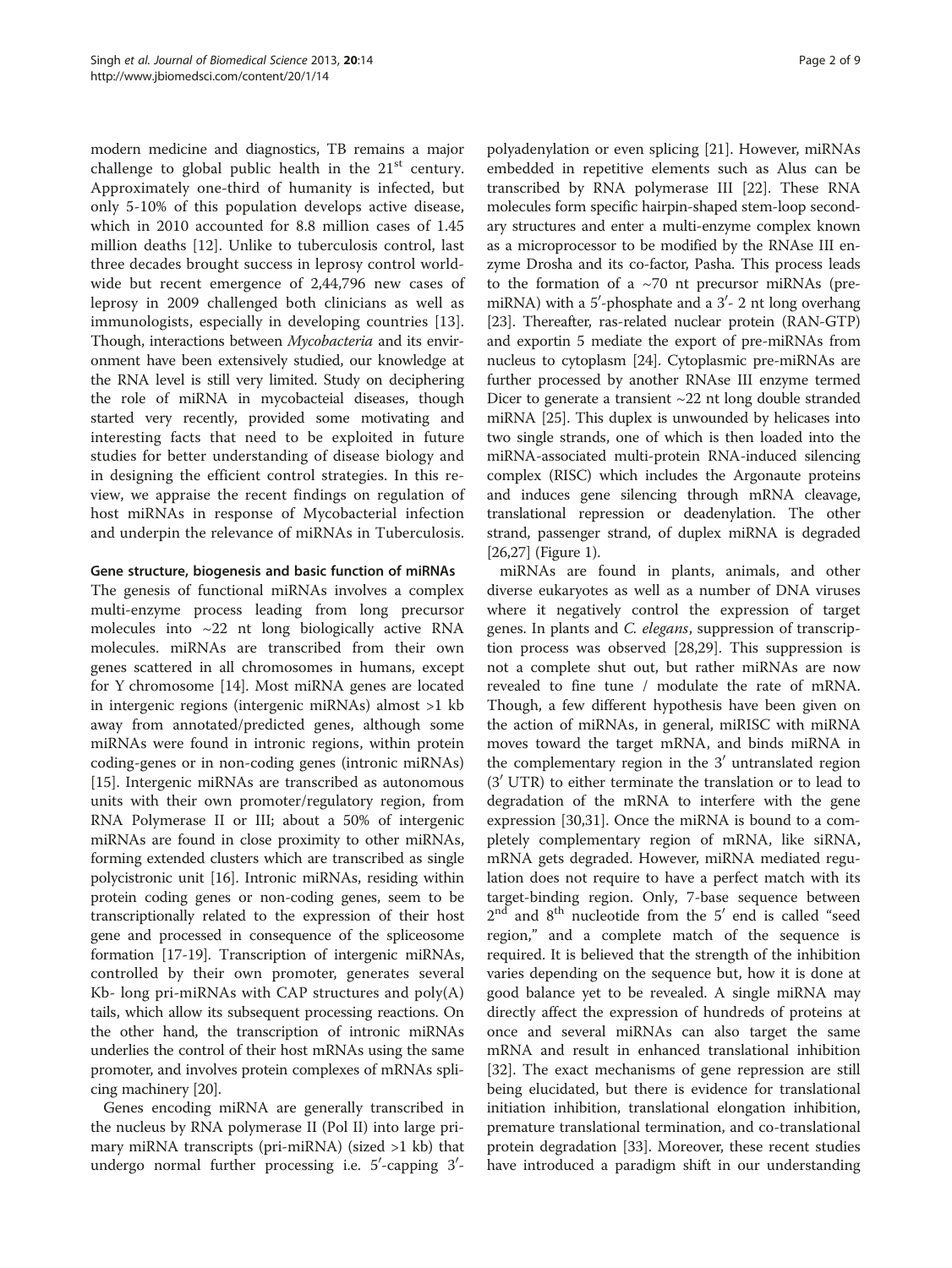<span id="page-2-0"></span>



of the miRNA biogenesis pathway, which was previously believed to be universal to all miRNAs.

## miRNAs and its relation with bacterial infection

Considering that more than 1,000 miRNAs have been so far annotated in the human genome and that individual miRNAs can have hundreds of targets, it has been predicted that roughly 60% of the human transcriptome may be regulated by miRNAs, although it remains unclear that how many of these are physiologically relevant targets [\[34\]](#page-7-0). The complex regulatory role of miRNA adds another layer to an already complex gene regulatory network involved in various biological processes as well as pathogenesis of diseases. There is increasing evidence suggesting that miRNAs play critical roles in many key biological processes, such as cell growth, tissue differentiation, cell proliferation, embryonic development, and apoptosis [\[35](#page-7-0)]. The most widely expanding, however, is the disease-related miRNA research based on miRNA expression analysis, probably due to the fact that generalized functional mechanisms were discovered for all miRNA. As per a manually curated, publicly available database (miR2disease.org), more than 150 human diseases (as viewed on Jan, 2013) have been documented to have relationship with miRNAs dysregulation [\[36](#page-7-0)]. Although, most of the evidences on involvement of microRNAs in diseases come from cancer research, the dysregulation of microRNAs has been associated with several other diseases viz., neurodegenerative, cardiovascular, pulmonary diseases, liver, kidney, brain and autoimmune diseases. In addition to well established function in physiological and pathological process, miRNAs are increasingly implicated in eukaryotic response to infectious pathogens. This area of research is now gaining the momentum to increase our understanding on complex biology of several infectious diseases.

With respect to infectious diseases, noticeable works was presented on miRNAs regulation in response to viruses and parasites. However, the role of miRNAs in bacterial infection is comparatively less explored area, but recent quantum jump discovered numerous miRNA regulation/ mis-regulation in response to a range of bacterial infections. The first report on role of miRNAs in bacterial infections was documented in plants where Arabidopsis miR-393 contributed to resistance against the extracellular bacteria Pseudomonas syringae, presumably by repressing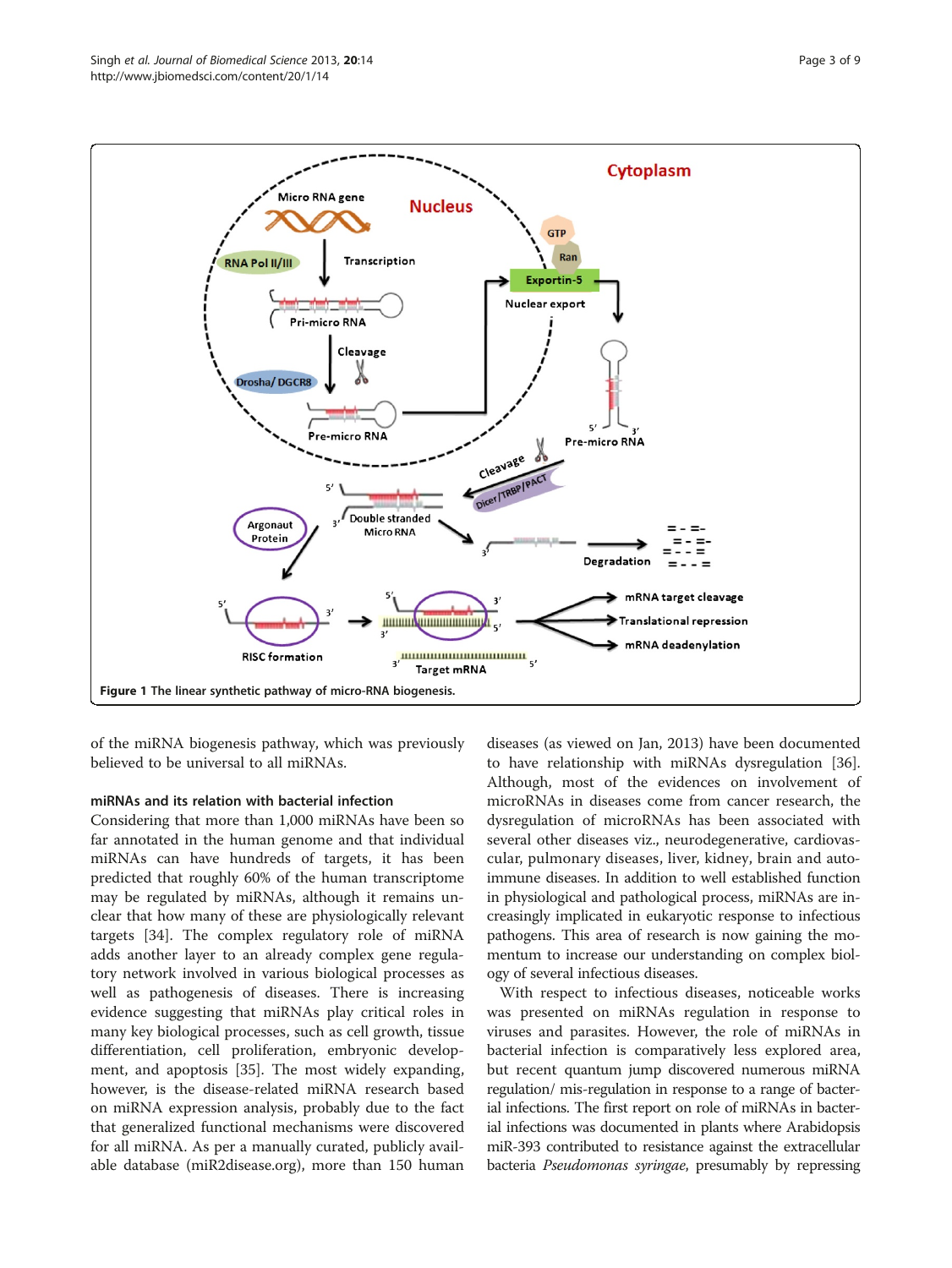<span id="page-3-0"></span>auxin signalling [[37\]](#page-7-0). After this first evidence, the regulations of mammalian miRNAs in response to bacterial infection are increasingly investigated. Helocobacter pylori is the main cause of peptic ulceration in human and gastric adenocarcinoma in human [[38,39](#page-7-0)]. Currently, a study showed that H. pylori infections alter the expression of oncogenes, tumor suppressor genes and miRNAs [\[39\]](#page-7-0). Salmonella has been also found to significantly induce several miRNAs (like miR-155, miR-146a andmiR-21) [[40\]](#page-7-0). Treatment of immune cells with bacterial lipopolysaccharide (LPS) from Salmonella and Escherichia coli led to the induction of miR-155, miR-132 and miR-146 expression [\[41](#page-7-0)]. The diverse miR-155 response to two subspecies of Francisella tularensis, a highly infectious Gramnegative bacterium that causes tularaemia has been reported [[42](#page-7-0)]. Similarly to Gram-negative bacteria, Listeria monocytogenes (Gram-positive bacteria), also induce significant changes in the miRNA profile of bone marrowderived macrophages. Particularly, miR-155, miR-146a, miR-125a-3p/5p, and miR-149 all of which are implicated in regulation of immune related genes, were significantly induced [\[43\]](#page-7-0). The rapid progress in miRNA research has provided some concrete evidences on pivotal role of miRNAs in Mycobacterial diseases that are discussed below in detail.

miRNAs regulation in response to Mycobacterial infection The exact molecular pathogenesis of tuberculosis and other Mycobacterial diseases is not yet completely understood and this is one of the major hurdle in

control of Mycobacterial disease especially Tuberculosis. The slow growth of Mycobacterium tuberculosis, coupled with many other quirks, make it a frustrating organism to deal with, while laboratory culture of the other major pathogen, Mycobacterium leprae (M. leprae), remains an elusive dream. Moreover, the tubercle bacillus has learnt how to defend itself against the existing drug regimens and the emergence of multi and extensive drug-resistant strains of M. tuberculosis is now a very real threat to world health. In general, intricate regulation of various eukaryotic/ host genes is crucial in the development of disease, and current understanding of miRNAs has unveiled a new layer of eukaryotic gene expression regulation unravelling several unsolved biological mechanisms in development or disease. This is why, now researchers are giving considerable attention to elucidate the relationship between miRNAs and Mycobacterial infection. Tables 1 and [2](#page-4-0) summarize the available reports on the modulation of host miRNAs by some of studied Mycobacterium species.

miRNAs have been found in tissues and also in serum and plasma, and other body fluids, in a stable form that is protected from endogenous RNase activity (in association with RISC, either free in blood or in exosomes (endosome-derived organelles)). The potential for the use of these circulating miRNAs as biomarkers of disease and as targets of therapeutics is promising for various diseases especially cancer [\[44](#page-7-0)]. In view of potential significance of circulating miRNAs, the first success in clarification that miRNAs takes role in pulmonary tuberculosis pathogenesis was published in 2011 [\[45\]](#page-7-0) in which

Table 1 Regulation of host micor-RNAs in response to Mycobacterial pathogens

| Mycobacterium species                | Cells/samples and their source                          |       | <b>Regulated miRNAs</b>                                                                | Reference            |
|--------------------------------------|---------------------------------------------------------|-------|----------------------------------------------------------------------------------------|----------------------|
|                                      | Human monocyte derived macrophages                      | Up:   | miR-125b                                                                               |                      |
| Mycobacterium tuberculosis<br>(M.tb) |                                                         |       | Down: miR-155                                                                          | Rajaram et al. [49]  |
|                                      | PBMCs from TB patients                                  | Up:   | miR-144*, miR-155, miR-155*                                                            | Liu et al. [53]      |
|                                      |                                                         |       |                                                                                        | Wu et al. [50]       |
|                                      | Serum from TB patients                                  | Up:   | miR-29a                                                                                | Fu et al. [45]       |
|                                      | Sputum from TB patients                                 | Up:   | miR-3179, miR-147, miR-29a                                                             | Yi et al. [46]       |
|                                      |                                                         |       | Down: miR-19b-2*                                                                       | Fu et al. [45]       |
|                                      | M.th infected bone marrow derived murine<br>macrophages | Up:   | miR-155                                                                                | Kumar et al. [51]    |
| Mycobacterium leprae                 | Skin biopsy from Leprosy patients                       | Up:   | $miR-21$                                                                               | Liu et al. [54]      |
|                                      | PBMCs from Leprosy patients                             |       | Down: mir-181a                                                                         | Kumar et al. [56]    |
| Mycobacterium bovis                  | Murine T cells                                          |       | Down: miR29                                                                            | Ma et al. [48]       |
|                                      |                                                         | Up:   | miR-155, miR-146a/b, miR-886-5p, let-7e,<br>let-7i, miR-29a                            | Sharbati et al. [47] |
| Mycobacterium avium                  | Human monocyte derived macrophages                      | Down: | miR-20a, miR-191, miR-378, miR30c, miR-<br>$423-5p$ ,<br>miR-374a, miR-185, miR-768-5p |                      |
| Mycobacterium smegmatis              | Human monocyte derived macrophages                      | Up:   | miR-155                                                                                | Rajaram et al. [49]  |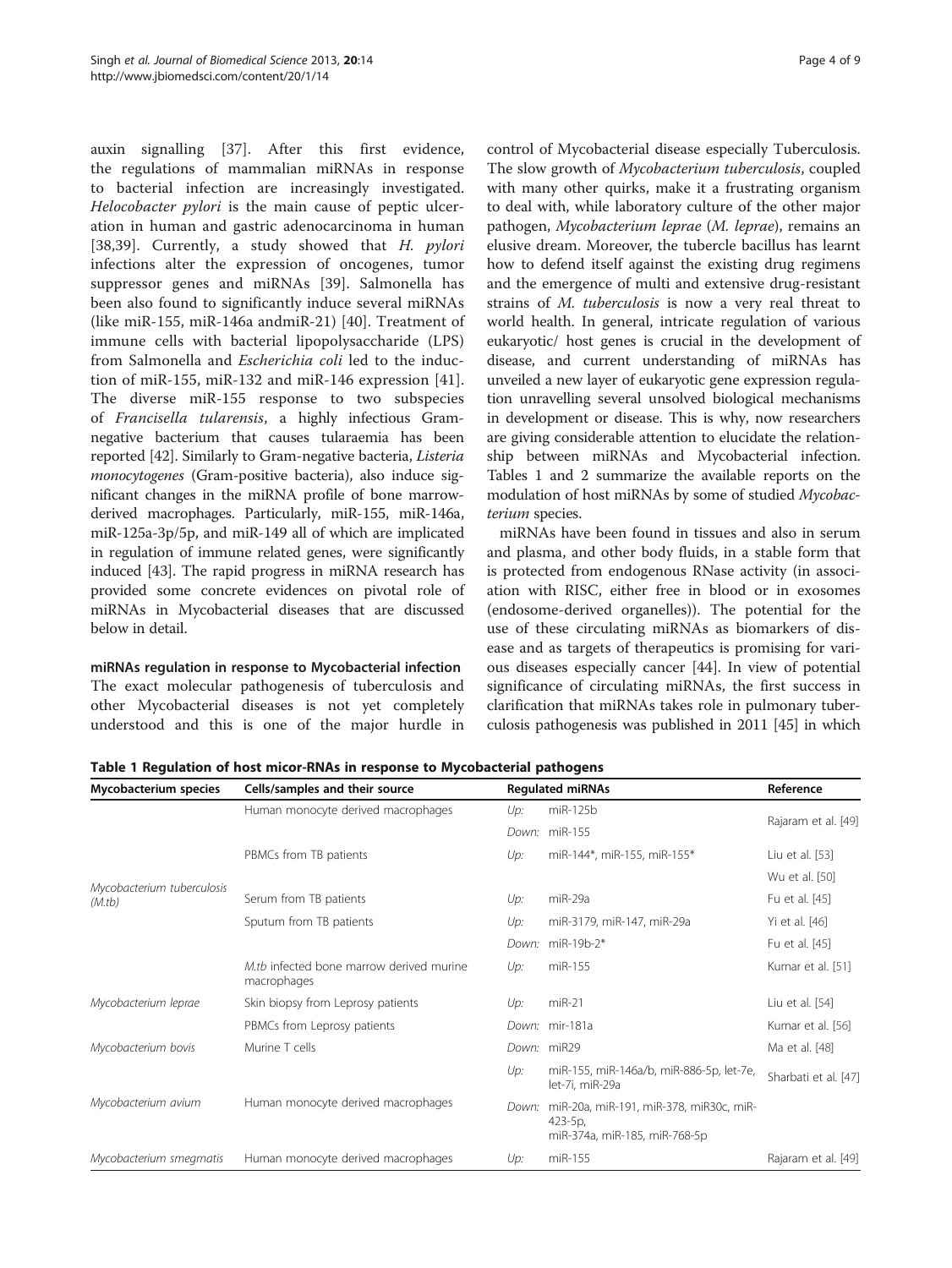<span id="page-4-0"></span>

| Table 2 Identified micro-RNAs mediated modulation of host response during Mycobacterial infection/ stimulation |  |
|----------------------------------------------------------------------------------------------------------------|--|
|----------------------------------------------------------------------------------------------------------------|--|

| Micro-RNAs | Identified regulation mechanism                                                                                   | Reference           |
|------------|-------------------------------------------------------------------------------------------------------------------|---------------------|
| $miR-29$   | Suppress the IFN-y production by targeting IFN-y mRNA                                                             | Ma et al. [48]      |
|            | miR-29 and Let-7e Inhibit the apoptosis by caspases 3 and 7 (major effector caspases)                             | Sharbati et al.[47] |
| miR 125b   | Block the TNF-a biosynthesis                                                                                      | Rajaram et al. [49] |
| miR-155    | Enhance the TNF-a biosynthesis                                                                                    | Rajaram et al. [49] |
| miR-155    | Repress Bach1 and SHIP1 to support the dormancy and survival of M. tuberculosis in host                           | Kumar et al. [51]   |
| miR-99b    | Negatively regulate the production of proinflammatory cytokine that leads to reduced growth of M.<br>tuberculosis | Singh et al, [50]   |

the relationship between circulating serum miRNAs and active pulmonary tuberculosis was investigated by micro-array based expression profiling method. Among 92 miRNAs detected significantly, 59 miRNAs were downregulated and 33 miRNAs were upregulated in the TB serum compared to their levels in the control serum. Interestingly, on validating the micro-array results with real time PCR, differentially increased expression of miR-29a and miR-93\* was found not only in the serum but also in the sputum of patients with active pulmonary tuberculosis as compared to healthy controls [[45\]](#page-7-0). After this first description, subsequently, genome wide miRNA expression in sputum supernatant of patients with active pulmonary tuberculosis was also delineated in recent past [[46](#page-7-0)]. In this study, a total of 95 miRNAs were found to be expressed differentially by microarray and miR-3179, miR-147 overexpressed and miR-19b-2\* suppressed in TB patient group compared with controls as observed in the validation cohort by real time PCR.

In 2011, Sharbati and co-workers [[47](#page-7-0)] demonstrated how distinct mycobacteria could manipulate host cell response by studying the regulatory network of potential interactions between miRNAs and mRNAs. The human macrophages infected with M. avium revealed that many of the differentially regulated miRNAs showed decreased expression (e.g., miR-20a, miR-191, miR-378, miR-185), whereas miR-155, miR-146a/b, miR-886-5p, miR-29a and let-7e were induced upon mycobacteria infection. The integrated analysis of miRNA and mRNA expression as well as target prediction and reporter assays identified caspases 3 and 7, major effector caspases essential in the triggering of apoptosis, as targets of let-7e and miR-29a, respectively, thus showing that inhibition of apoptosis after mycobacterial infection is controlled by miRNAs. The pivotal role of miR-29 was also demonstrated in T cells of mice infected with Listeria monocytogenes or Mycobacterium bovis bacillus Calmette-Guerin (BCG) [[48](#page-7-0)]. However, in contrary to above observed induction of miR-29a, down-regulated expression of miR-29 in IFN-γ-producing natural killer cells, CD4<sup>+</sup> T cells, and  $CDS^+$  T cells was observed. Interestingly, it was demonstrated that miR-29 directly target IFN- γ mRNA and suppress the production of IFN-γ [\[48\]](#page-7-0).

Additionally, differential miRNA regulation was also reported recently in response to high virulent Mycobacteria (M. tuberculosis) as compared to low virulent (M. smegmatis) in infected human macrophages [\[49\]](#page-7-0). Macrophages incubated with surface molecule (lipomannan) of M.tuberculosis and live induce high miR-125b expression and low miR-155 expression with correspondingly low TNF production. Whereas, lipomannan of M. smegmatis and live induce high miR-155 expression and low miR-125b expression with high TNF production. The differential induction of TNF-α biosynthesis by the two mycobacteria species may be understood as; miR-125b directly targets the TNF-α mRNA, while miR-155 probably indirectly enhances TNF-α production by increasing TNF-α mRNA half-life and translation [\[41\]](#page-7-0). Therefore, high levels of miR-125b induced by M. tuberculosis, leads to the blocking of TNF biosynthesis, thereby allowing M. tuberculosis to subvert host immunity and potentially increase its virulence. In a very latest study, miR-99b mediated TNF-α modulation was also demonstrated that affects the bacterial growth in M. tuberculosis-infected dendritic cells [\[50\]](#page-7-0). Since, knockdown of miR-99b in dendritic cells associated with enhanced production of proinflammatory cytokines and significantly reduced bacterial growth, it will be interesting to explore further the potential of miR-99b to be used as therapeutics/ biomarker for tuberculosis. In a different study, higher expression of miR-155 and miR-155\* was observed in stimulated PBMCs (with tuberculin; antigen mixture of standard H37Rv strain of M.tuberculosis) of active tuberculosis patients as compared to unstimulated [\[51\]](#page-7-0). Therefore, tuberculin-induced increased expression of miR-155 and miR-155\* explored its future exploitation as a diagnostic biomarker. However PPD is not considered a reliable stimulator, and it may trigger false-positive results in BCG-vaccinated or tuberculinpositive individuals. Very recently, specific secretory M. tuberculosis antigen, ESAT-6 was also found to play a key role in miR-155 induction and its subsequent effects on Bach1 and SHIP1 repression [\[52\]](#page-8-0). It is known that Bach1 is a transcriptional repressor of heme oxygenase-1 (HO-1; a documented activator of the *M.tuberculosis* dormancy), whereas SHIP1 inhibits the activation of the serine/threonine kinase AKT (required for M.tuberculosis survival).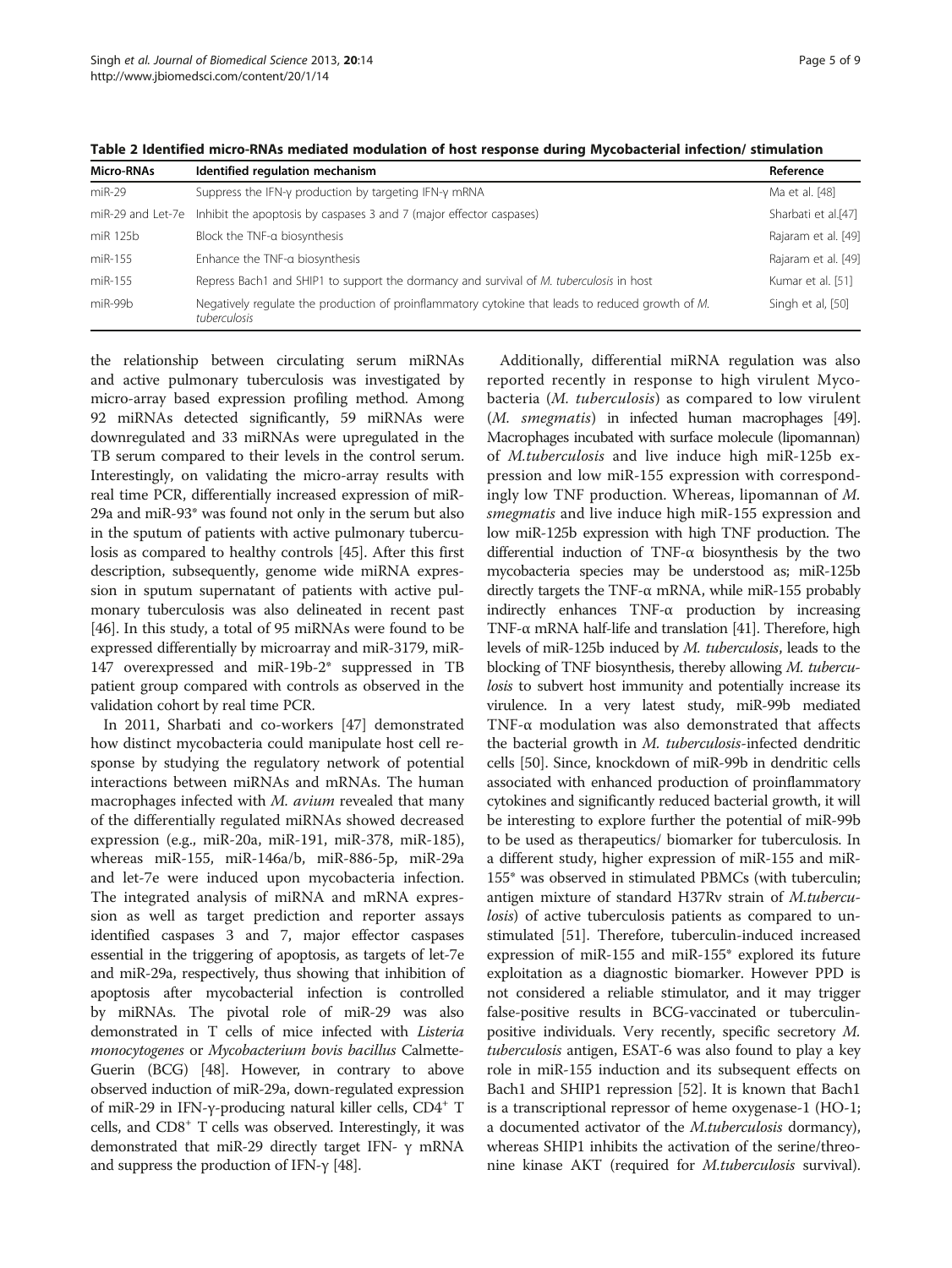Therefore, it seems that miR-155 regulation is critical in modulation of host innate immunity and for protection against M. tuberculosis infection. M. bovis BCG was also found to trigger Toll-like receptor 2 (TLR2)-dependent miR-155 expression that takes part in mediating the apoptosis of macrophages through complex signaling pathways [[53](#page-8-0)]. Thus it again suggested the importance of miR-155 and its role in orchestrating cellular reprogramming in response to Mycobacterial infection.

In addition to miR-155, the role of miR-144\* precursor in modulation of anti-TB immunity through modification of cytokine production and cell proliferation of T cells was also demonstrated [\[54](#page-8-0)]. Besides, overexpression of miR-144\* precursor in PBMCs of pulmonary tuberculosis cases, transfection of T cells with miR-144\* precursor demonstrated that miR-144\* might inhibit TNF-α and IFN-γ production and T cell proliferation.

Recently, miRNA expression in leprosy skin lesions was also investigated in which 13 miRNAs were found to be expressed differentially in the lesions of human subjects with progressive lepromatous (L-lep) versus the self-limited tuberculoid (T-lep) disease [\[55](#page-8-0)]. mir-21, most differentially expressed miRNA in L-lep lesions was also overexpressed in M.leprae infected monocytes. Notably, it was also experimentally demonstrated that mir-21 inhibits the expression of the genes encoding two vitamin D–dependent antimicrobial peptides, CAMP and DEFB4A probably by direct downregualation of Toll-like receptor 2/1 heterodimer (TLR2/1)-induced CYP27B1 and IL1B expression as well as indirectly upregulating interleukin-10 (IL-10). It is again noteworthy that knockdown of mir-21 in M. leprae-infected monocytes enhances the expression of CAMP and DEFB4A and restore TLR2/1-mediated antimicrobial activity against M. leprae. Therefore, study strongly suggests that mir-21 can potentially downregulate host defense genes (to escape from vitamin D–dependent antimicrobial pathway) in leprosy. NF-kB activation mediated upregulation of miR-21 in response to Bacillus Calmette-Guerin (BCG) vaccination was also delineated in recent past [[56\]](#page-8-0). Additionally, the role of miR-21 in suppression of IL-12 production (by targeting IL-12p35) and inducted dendritic cell apoptosis (by targeting Bcl-2) was mark out in BCG-vaccinated bone marrow derived macrophages. Therefore, this study again strengthened the role of miR-21 in fine-tuning of the antimycobacterial response in general and regulating the efficacy of BCG vaccination in particular. Besides the critical role of miR-21 in leprosy, miR-181a is another important RNA molecule which down-regulated expression may be associated with leprosy progression [\[57](#page-8-0)]. Furthermore, it was suggested that miR181a may contribute to overexpression of SHP2 that lead to T cell hyporesponsiveness during leprosy progression. Keeping

all the above recent finding in notion, it is now clear that Mycobacteria can induce miRNA expression in immune cells and also miRNA plays important role both in progression as well as protection of Mycobacterial diseases.

## Role of miRNAs as biomarker and therapeutics in Mycobacterial diseases

miRNA expression profiling is of increasing importance as it's exploitation in development of reliable diagnostic and prognostic biomarkers. In last few years, studies especially on role of miRNAs in different types of cancer have shown that miRNA expression profiles may classify the tumors and also it may potentially be used as biomarker for diagnosis and disease progression [\[58,59\]](#page-8-0). Encouraged with cancer studies, the role of miRNAs in infectious diseases including bacterial diseases was investigated. Although, some tantalizing evidences has been put forward on the possible role of miRNAs as biomarker for bacterial diseases including Mycobacterial infection, continued and extensive works however warranted in light of the marked global health impact of tuberculosis and problems associated with its diagnosis. As discussed in previous section, differential miRNA levels have been found in PBMCs [[51](#page-7-0),[54](#page-8-0)], serum [[45](#page-7-0)] and sputum [\[46\]](#page-7-0) of TB patients as compared with healthy control. Of the various miRNAs, miR-29a, miR-155, miR-155\*, miR-125b, miR-3179a and miR-147 may be of potential biomarker for diagnosis of tuberculosis (Table [1](#page-3-0)). Although, these miRNAs biomarkers have been identified by some independent groups but still it could not be validated adequately. Moreover, if we consider that these have potential to discriminate active and / or latent tuberculosis from healthy individuals, the question remains whether these gene expression signatures are specific for TB or shared, at least in part, with diseases of similar pathology but distinct etiology. This important issue was investigated in a recent study, in which whole blood miRNAs signatures of tuberculosis was compared with sarcoidosis that is known to have similar pathology [\[60](#page-8-0)]. This study showed significant differences in expression between healthy and diseased individuals, however, both TB and sarcoidosis revealed highly similar miRNAs profiles. The similarity of miRNAs profile may be due to the fact that miRNAs are primarily responsible for fine tuning of responses rather than on/off switch signals [[61](#page-8-0)]. Therefore, on the basis of current understanding on this aspect, future works need on identifying the biomarkers by not only focusing on differential expression but also expression in diseases with similar pathology or diseases caused by closely related pathogens (like Mycobacterium species).

Besides use as a biomarker, another translational application of miRNAs has been explored as therapeutics. There are two main strategies for developing drugs targeting miRNA: (1) by suppressing the disease-specific miRNAs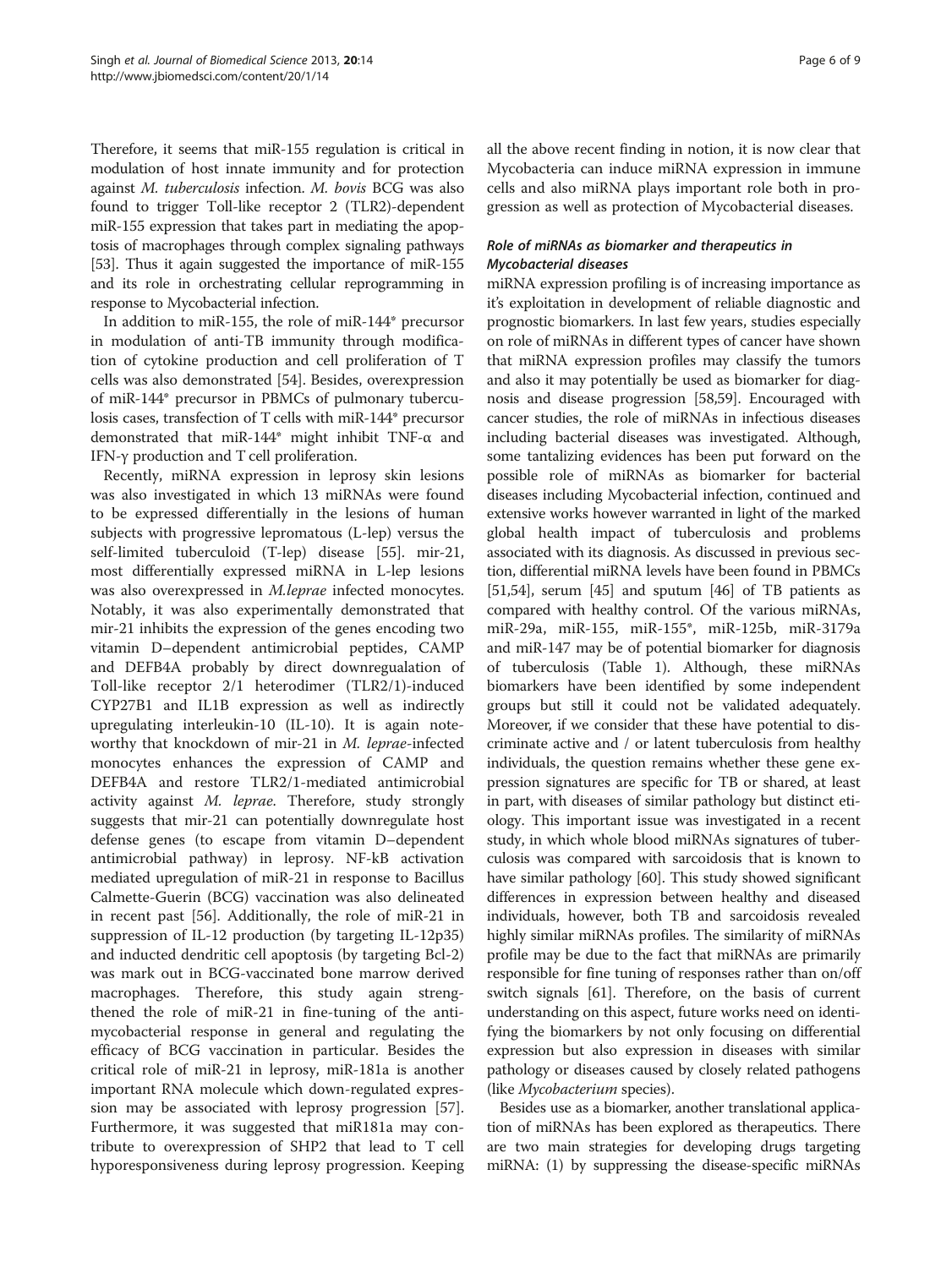whose expression are increased in diseases and (2) by supplementing miRNA whose expression decreased. Tremendous efforts and progress are being made for the development of miRNAs based drugs especially for cancer [[62](#page-8-0)] and Hepatitis C virus infection [[63\]](#page-8-0). The differentially expressed miRNAs found in response to Mycobacterial infection (Table [1\)](#page-3-0) may have potential as future therapeutics however, no clinical trials and progress in this line have been made so far.

#### Future direction: Expectation and limitation

Despite of several advancement and rigorous research of last several decades, tuberculosis remains most deadly, major threat to mankind and an enigmatic infectious disease. Of the various research efforts in diverse directions for the control of tuberculosis, recently identified involvement of miRNA in mycobacterial infection has also nourished the hopes for better understanding of pathogenesis, developing new class of sensitive and accurate diagnostic and prognostic biomarkers and possible new therapeutics for tuberculosis. But currently this area is in its infancy and demanding more attention and continued works towards understanding the complex regulation of miRNA regulation in tuberculosis and further its exploitation to add the rational design for the effective control and management of tuberculosis. The accurate and rapid diagnosis as well as ability to monitor the treatment response is very crucial for effective control and management of tuberculosis. Although few miRNAs has been identified having ability to differentially diagnose the active TB and latent TB from healthy individuals [\[45](#page-7-0)[,64\]](#page-8-0) but whether such biomarkers are of TB or shared by other diseases is yet not clear. Therefore, along with developing reliable miRNAs based biomarkers, future works are needed to discover biomarkers for the prediction of relapse, sterilizing activity and treatment response on account to provide batter treatment as well as to facilitate the testing of new drugs.

Recent landmark in- vitro and in-vivo studies in Mycobacterial diseases showed that miRNA species, regulating immune modulatory genes directly or indirectly, can affect the downstream effectors of an innate immune-triggered antimicrobial pathway [[48,](#page-7-0)[54](#page-8-0)] and thereby contributing in development of disease. This knowledge may have implications for the development and improvement of future approaches for the prevention and therapy of tuberculosis. Since the identification of disease-specific miRNAs that cause the onset or exacerbation will lead to intellectual property as well as drug development, great efforts are made to research and develop them worldwide especially in cancer and a few other diseases. Although there are some successes and few miRNAs targeting drugs are currently under different phase of clinical trials, still suitable delivery system for miRNA

drug and it's sustaining potency inside the body still need considerable attentions in future research. Recently, potential target sites of known human miRNAs were identified in M. tuberculosis genome by in-silico prediction method [[65\]](#page-8-0). However, due to limitations of current miRNA target prediction programs, experimental validation of predicted miRNA targets is necessary to confirm. If host cell miRNAs are proven to play a role in regulating the intricate networks involved in human-M.tuberculosis interaction, it will open up a new area in both miRNA and M. tuberculosis research.

The limitation to applicability of miRNAs as biomarker and therapeutics reflected by the very basic and still unresolved question as to whether the increase or decrease of miRNA expressions actually cause the disease or if they are a consequence of the disease. Additionally, it is known that miRNAs contribute in various biological processes and single miRNA may modulate the expression of hundreds of genes therefore administration of miRNA as drug to cure any targeted disease, may lead to unwanted gene silence. Therefore, the above challenges should be kept in notion while taking the initiative for the development of miRNAs targeted/ based biomarkers or therapeutics for tuberculosis or other diseases. Overall, in future greater emphasize on basic research is needed simultaneous with research for translational application of miRNAs in mycobacterial diseases, especially in tuberculosis.

## Conclusions

miRNAs represent a relatively young field of basic biological and translational research into new and innovative therapeutic applications. Tantalizing preliminary evidence, miRNAs have altered expression and are able to modulate the host antibacterial pathways in response to Mycobacterial infection, have created new opportunities in tuberculosis research. Since research on similar line begun only recently, the future research on identification and detail understanding of how host cell miRNAs regulate Mycobacterial infection will be of exquisite importance in view of development of novel biomarkers and therapeutics. The rapid advancement and explosion in miRNA research nourishes our hope for a giant leap in better diagnosis and treatment of infectious diseases including tuberculosis in future.

#### Competing interests

The authors declare that they have no competing interests.

#### Authors' contributions

PKS and DSC designed the concept. PKS and AVS collected information, and prepared the manuscript and figures. PKS and DSC wrote the final manuscript. All authors read and approved the final manuscript.

#### Acknowledgment

Indian Council of Medical Research (ICMR), New Delhi is greatly acknowledged for the award of 'Post Doctoral Fellowship' to P.K. Singh and A.V. Singh.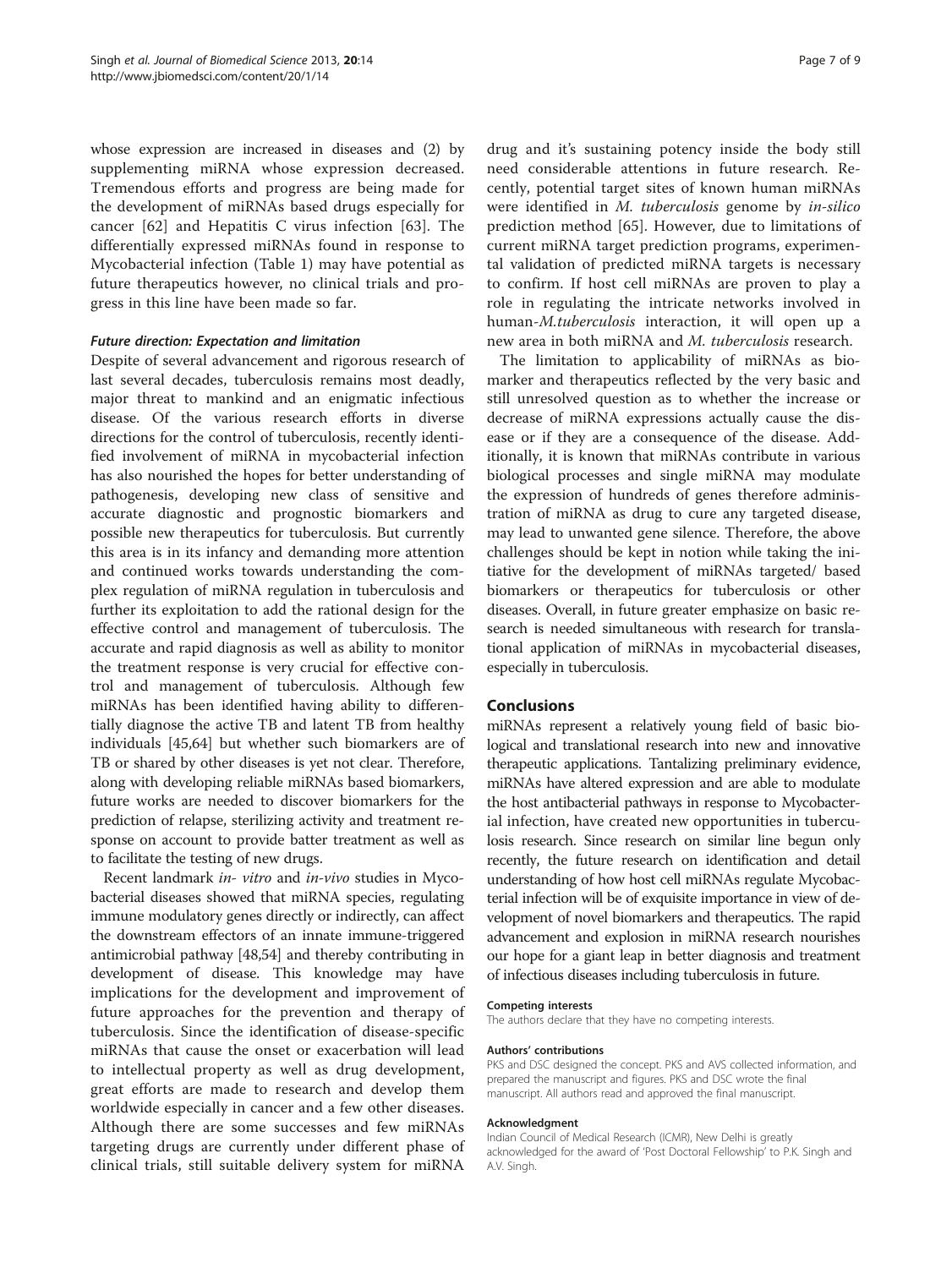<span id="page-7-0"></span>Received: 8 January 2013 Accepted: 23 February 2013 Published: 28 February 2013

#### References

- Bartel DP: MicroRNAs: genomics, biogenesis, mechanism, and function. Cell 2004, 116(2):281–297.
- 2. Lee RC, Feinbaum RL, Ambros V: The C. elegans heterochronic gene lin-4 encodes small RNAs with antisense complementarity to lin-14. Cell 1993, 75(5):843–854.
- 3. Reinhart BJ, Slack FJ, Basson M, Pasquinelli AE, Bettinger JC, Rougvie AE, Horvitz HR, Ruvkun G: The 21-nucleotide let-7 RNA regulates developmental timing in Caenorhabditis elegans. Nature 2000, 403(6772): 901–906.
- 4. Ambros V: The functions of animal microRNAs. Nature 2004, 431(7006): 350–355.
- 5. Voinnet O: Induction and suppression of RNA silencing: insights from viral infections. Nat Rev Genet 2005, 6(3):206–220.
- Taganov KD, Boldin MP, Baltimore D: MicroRNAs and immunity: tiny players in a big field. Immunity 2007, 26(2):133–137.
- 7. Ding SW, Voinnet O: Antiviral immunity directed by small RNAs. Cell 2007, 130(3):413–426.
- 8. Cullen BR: Viruses and microRNAs: RISCy interactions with serious consequences. Genes Dev 2011, 25(18):1881–1894.
- 9. Hakimi MA, Cannella D: Apicomplexan parasites and subversion of the host cell microRNA pathway. Trends Parasitol 2011, 27(11):481–486.
- 10. Eulalio A, Schulte LN, Vogel J: The mammalian microRNA response to bacterial infections. RNA Biol 2012, 9(10):742–750.
- 11. Corti M, Palmero D: Mycobacterium avium complex infection in HIV/AIDS patients. Expert Rev Anti Infect Ther 2008, 6(3):351-363.
- 12. World Health Organization: Global tuberculosis control report. Geneva: WHO; 2011.
- 13. World Health Organization: Global Tuberculosis Control report. Epidemiology, Strategy, Financing. Geneva: WHO; 2009.
- 14. Rodriguez A, Griffiths-Jones S, Ashurst JL, Bradley A: Identification of mammalian microRNA host genes and transcription units. Genome Res 2004, 14(10A):1902–1910.
- 15. Kim NV, Jin-Wu N: Genomics of microRNA. Trends Genet 2006, 22(3):165–173.
- 16. Lee Y, Jeon K, Lee JT, Kim S, Kim VN: MicroRNA maturation: Stepwise processing and subcellular localization. EMBO J 2002, 21(17):4663–4670.
- 17. Lagos-Quintana M, Rauhut R, Lendeckel W, Tuschl T: Identification of novel genes coding for small expressed RNAs. Science 2001, 294(5543):853–858.
- 18. Mourelatos Z, Dostie J, Paushkin S, Sharma A, Charroux B, Abel L, Rappsilber J, Mann M, Dreyfuss G: A novel class of ribonucleo proteins containing numerous microRNAs. Genes Dev 2002, 16(6):720–728.
- 19. Lau NC, Lim LP, Weinstein EG, Bartel DP: An abundant class of tiny RNAs with probable regulatory roles in Caenorhabditis elegans. Science 2001, 294(5543):858–862.
- 20. Lee Y, Kim M, Han J, Yeom KH, Lee S, Baek SH, Kim VN: MicroRNA genes are transcribed by RNA polymerase II. EMBO J 2004, 23(20):4051-4060.
- 21. Cai X, Hagedorn CH, Cullen BR: Human microRNAs are processed from capped, polyadenylated transcripts that can also function as mRNAs. RNA 2004, 10(12):1957–1966.
- 22. Borchert GM, Lanier W, Davidson BL: RNA polymerase III transcribes human microRNAs. Nat Struct Mol Biol 2006, 13(12):1097–1101.
- 23. Denli AM, Tops BB, Plasterk RH, Ketting RF, Hannon GJ: Processing of primary microRNAs by the Microprocessor complex. Nature 2004, 432(7014):231–235.
- 24. Bohnsack MT, Czaplinski K, Gorlich D: Exportin 5 is a RanGTP-dependent dsRNA-binding protein that mediates nuclear export of pre-miRNAs. RNA 2004, 10(2):185–191.
- 25. Hutvagner G, McLachlan J, Pasquinelli AE, Balint E, Tuschl T, Zamore PD: A cellular function for the RNA-interference enzyme Dicer in the maturation of the let-7 small temporal RNA. Science 2001, 293(5531):834–838.
- 26. Schwarz DS, Hutvagner G, Du T, Xu Z, Aronin N, Zamore PD: Asymmetry in the assembly of the RNAi enzyme complex. Cell 2003, 115(2):199–208.
- 27. Winter J, Jung S, Keller S, Gregory RI, Diederichs S: Many roads to maturity: microRNA biogenesis pathways and their regulation. Nature Cell Bio 2009, 11(3):208–234.
- 28. Grishok A, Sinskey JL, Sharp PA: Transcriptional silencing of a transgene by RNAi in the soma of C. elegans. Genes Dev 2005, 19(6):683–696.
- 29. Baulcombe D: RNA silencing in plants. Nature 2004, 431(7006):356–363.
- 30. Lu R, Maduro M, Li F, Li HW, Broitman-Maduro G, Li WX, Ding SW: Animal virus replication and RNAi-mediated antiviral silencing in Caenorhabditis elegans. Nature 2005, 436(7053):1040–1043.
- 31. O' Donnell KA, Wentzel EA, Zeller KI, Dang CV, Mendell JT: c-Myc-regulated microRNAs modulate E2F1 expression. Nature 2005, 435(7043):839–843.
- 32. Selbach M, Schwanhausser B, Thierfelder N, Fang Z, Khanin R, Rajewsky N: Widespread changes in protein synthesis induced by microRNAs. Nature 2008, 455(7209):58–63.
- 33. Eulalio A, Huntzinger E, Izaurralde E: Getting to the root of miRNAmediated gene silencing. Cell 2008, 132(1):9–14.
- 34. Friedman JM, Jones PA: MicroRNAs: critical mediators of differentiation, development and disease. Swiss Med Wkly 2009, 139(33–34):466–472.
- 35. Esquela-Kerscher A, Slack FJ: Oncomirs microRNAs with a role in cancer. Nat Rev Cancer 2006, 6(4):259–269.
- 36. Jiang Q, Wang Y, Hao Y, Juan L, Teng M, Zhang X, Li M, Wang G, Liu Y: miR2Disease: a manually curated database for microRNA deregulation in human disease. Nucleic Acids Res 2009, 37(Database issuue):D98–104.
- 37. Navarro L, Dunoyer P, Jay F, Arnold B, Dharmasiri N, Estelle M, Voinnet O, Jones JD: A plant miRNA contributes to antibacterial resistance by repressing auxin signaling. Science 2006, 312(5772):436–439.
- 38. Xiao J, Li Y, Wang K, Wen Z, Li M, Zhang L, et al: In silico method for systematic analysis of feature importance in microRNA-mRNA interactions. BMC Bioinforma 2009, 10:427.
- 39. De Flora S, Bonanni P: The prevention of infection-associated cancers. Carcinogenesis 2011, 32(6):787–795.
- 40. Schulte LN, Eulalio A, Mollenkopf HJ, Reinhardt R, Vogel J: Analysis of the host microRNA response to Salmonella uncovers the control of major cytokines by the let-7 family. EMBO J 2011, 30(10):1977–1989.
- 41. Tili E, Michaille JJ, Cimino A, Costinean S, Dumitru CD, Adair B, Fabbri M, Alder H, Liu CG, Calin GA, Croce CM: Modulation of miR-155 and miR-125b levels following lipopolysaccharide/TNF-alpha stimulation and their possible roles in regulating the response to endotoxin shock. J Immunol 2007, 179(8):5082–5089.
- 42. Cremer TJ, Ravneberg DH, Clay CD, Piper-Hunter MG, Marsh CB, Elton TS, Gunn JS, Amer A, Kanneganti TD, Schlesinger LS, Butchar JP, Tridandapandi S: MiR-155 induction by F. novicida but not the virulent F. tularensis results in SHIP down-regulation and enhanced pro-inflammatory cytokine response. PLoS One 2009, 4(12):e8508.
- 43. Schnitger AK, Machova A, Mueller RU, Androulidaki A, Schermer B, Pasparakis M, Kronke M, Papadopoulou N: Listeria monocytogenes infection in macrophages induces vacuolar-dependent host miRNA response. PLoS One 2011, 6(11):e27435.
- 44. Jackson DB: Serum-based microRNAs: are we blinded by potential? Proc Natl Acad Sci USA 2009, 106(1):E5.
- 45. Fu Y, Yi Z, Wu X, Li J, Xu F: Circulating microRNAs in patients with active pulmonary tuberculosis. J Clin Microbiol 2011, 49(12):4246-4251.
- 46. Yi Z, Fu Y, Ji R, Li R, Guan Z: Altered micro RNA signatures in sputum of patients with active pulmonary tuberculosis. PLoS One 2012, 7(8):e43184.
- 47. Sharbati J, Lewin A, Kutz-Lohroff B, Kamal E, Einspanier R, Sharbati S: Integrated microRNA-mRNA-analysis of human monocyte derived macrophages upon Mycobacterium avium subsp. hominissuis infection. PLoS One 2011, 6(5):e20258.
- 48. Ma F, Xu S, Liu X, Zhang Q, Xu X, Liu M, Hua M, Li N, Yao H, Cao X: The microRNA miR-29 controls innate and adaptive immune responses to intracellular bacterial infection by targeting interferon γ. Nat Immunol 2011, 12(9):861–869.
- 49. Rajaram MV, Ni B, Morris JD, Brooks MN, Carlson TK, Bakthavachalu B, Schoenberg DR, Torrelles JB, Schlesinger LS: Mycobacterium tuberculosis lipomannan blocks TNF biosynthesis by regulating macrophage MAPKactivated protein kinase 2 (MK2) and microRNA miR-125b. Proc Natl Acad Sci USA 2011, 108(42):17408-17413.
- 50. Singh Y, Kaul V, Mehra A, Chatterjee S, Tousif S, Dwivedi VP, Suar M, Kaer LV, Bishai WR, Das G: Mycobacterium tuberculosis controls miR-99b expression in infected murine dendritic cells to modulate host immunity. J Biol Chem 2012. Epub ahead of print.
- 51. Wu J, Lu C, Diao N, Zhang S, Wang S, Wang F, Gao Y, Chen J, Shao L, Lu J, Zhang X, Weng X, Wang H, Zhang W, Huang Y: Analysis of microRNA expression profiling identifies miR-155 and miR-155\* as potential